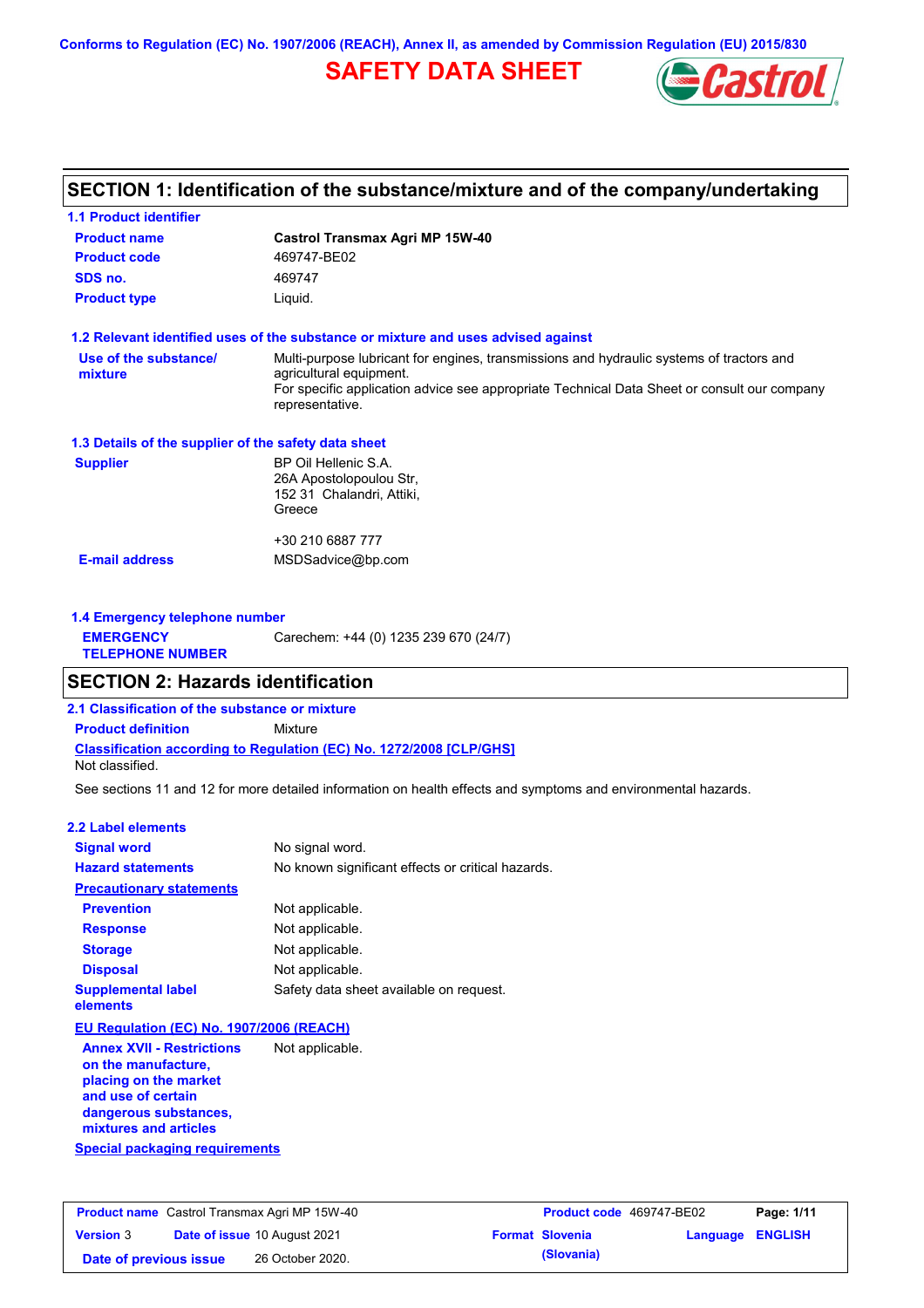## **SECTION 2: Hazards identification**

| <b>Containers to be fitted</b><br>with child-resistant<br>fastenings                                                     | Not applicable.                                                                                                                                                                                                                                                                                                                                                                                                                                                                                                                                                                                                                        |
|--------------------------------------------------------------------------------------------------------------------------|----------------------------------------------------------------------------------------------------------------------------------------------------------------------------------------------------------------------------------------------------------------------------------------------------------------------------------------------------------------------------------------------------------------------------------------------------------------------------------------------------------------------------------------------------------------------------------------------------------------------------------------|
| <b>Tactile warning of danger</b>                                                                                         | Not applicable.                                                                                                                                                                                                                                                                                                                                                                                                                                                                                                                                                                                                                        |
| 2.3 Other hazards                                                                                                        |                                                                                                                                                                                                                                                                                                                                                                                                                                                                                                                                                                                                                                        |
| <b>Results of PBT and vPvB</b><br>assessment                                                                             | Product does not meet the criteria for PBT or vPvB according to Regulation (EC) No. 1907/2006,<br>Annex XIII.                                                                                                                                                                                                                                                                                                                                                                                                                                                                                                                          |
| <b>Product meets the criteria</b><br>for PBT or vPvB according<br>to Regulation (EC) No.<br><b>1907/2006, Annex XIII</b> | This mixture does not contain any substances that are assessed to be a PBT or a vPvB.                                                                                                                                                                                                                                                                                                                                                                                                                                                                                                                                                  |
| Other hazards which do<br>not result in classification                                                                   | Defatting to the skin.<br>USED ENGINE OILS<br>Used engine oil may contain hazardous components which have the potential to cause skin<br>cancer.<br>See Toxicological Information, section 11 of this Safety Data Sheet.<br>Note: High Pressure Applications<br>Injections through the skin resulting from contact with the product at high pressure constitute a<br>major medical emergency.<br>See 'Notes to physician' under First-Aid Measures, Section 4 of this Safety Data Sheet.<br>Experimental data on one or more of the components has been used to determine all or part of<br>the hazard classification of this product. |

### **SECTION 3: Composition/information on ingredients**

## **3.2 Mixtures**

**Product definition**

**Mixture** 

 $H$ ighly refined base oil (IP 346 DMSO extract < 3%). Proprietary performance additives

| <b>Product/ingredient</b><br>name                                                                   | <b>Identifiers</b>                                                                      | $\%$ | <b>Regulation (EC) No.</b><br>1272/2008 [CLP]                      | <b>Type</b> |  |
|-----------------------------------------------------------------------------------------------------|-----------------------------------------------------------------------------------------|------|--------------------------------------------------------------------|-------------|--|
| Distillates (petroleum), hydrotreated<br>heavy paraffinic                                           | REACH #: 01-2119484627-25 ≤3<br>EC: 265-157-1<br>CAS: 64742-54-7<br>Index: 649-467-00-8 |      | Asp. Tox. 1, H304                                                  | $[1]$       |  |
| Distillates (petroleum), solvent-<br>dewaxed heavy paraffinic                                       | REACH #: 01-2119471299-27<br>$EC: 265-169-7$<br>CAS: 64742-65-0<br>Index: 649-474-00-6  | - ≤3 | Asp. Tox. 1, H304                                                  | $[1]$       |  |
| Phosphorodithioic acid, mixed O,O-bis<br>(2-ethylhexyl and iso-Bu and iso-Pr)<br>esters, zinc salts | REACH #: 01-2119521201-61<br>EC: 288-917-4<br>CAS: 85940-28-9                           | -≤3  | Skin Irrit. 2, H315<br>Eye Dam. 1, H318<br>Aquatic Chronic 2, H411 | $[1]$       |  |

**See Section 16 for the full text of the H statements declared above.**

## **Type**

[1] Substance classified with a health or environmental hazard

[2] Substance with a workplace exposure limit

[3] Substance meets the criteria for PBT according to Regulation (EC) No. 1907/2006, Annex XIII

[4] Substance meets the criteria for vPvB according to Regulation (EC) No. 1907/2006, Annex XIII

[5] Substance of equivalent concern

[6] Additional disclosure due to company policy

Occupational exposure limits, if available, are listed in Section 8.

## **SECTION 4: First aid measures**

### **4.1 Description of first aid measures**

| Eye contact                                                                                                                                                                                                                                                   | In case of contact, immediately flush eyes with plenty of water for at least 15 minutes. Eyelids<br>should be held away from the eyeball to ensure thorough rinsing. Check for and remove any<br>contact lenses. Get medical attention. |                                                                           |                        |                                 |                |  |
|---------------------------------------------------------------------------------------------------------------------------------------------------------------------------------------------------------------------------------------------------------------|-----------------------------------------------------------------------------------------------------------------------------------------------------------------------------------------------------------------------------------------|---------------------------------------------------------------------------|------------------------|---------------------------------|----------------|--|
| Wash skin thoroughly with soap and water or use recognised skin cleanser. Remove<br><b>Skin contact</b><br>contaminated clothing and shoes. Wash clothing before reuse. Clean shoes thoroughly before<br>reuse. Get medical attention if irritation develops. |                                                                                                                                                                                                                                         |                                                                           |                        |                                 |                |  |
| <b>Inhalation</b>                                                                                                                                                                                                                                             |                                                                                                                                                                                                                                         | If inhaled, remove to fresh air. Get medical attention if symptoms occur. |                        |                                 |                |  |
| <b>Product name</b> Castrol Transmax Agri MP 15W-40                                                                                                                                                                                                           |                                                                                                                                                                                                                                         |                                                                           |                        | <b>Product code</b> 469747-BE02 | Page: 2/11     |  |
| <b>Version 3</b>                                                                                                                                                                                                                                              | Date of issue 10 August 2021                                                                                                                                                                                                            |                                                                           | <b>Format Slovenia</b> | Language                        | <b>ENGLISH</b> |  |
| Date of previous issue                                                                                                                                                                                                                                        | 26 October 2020.                                                                                                                                                                                                                        |                                                                           | (Slovania)             |                                 |                |  |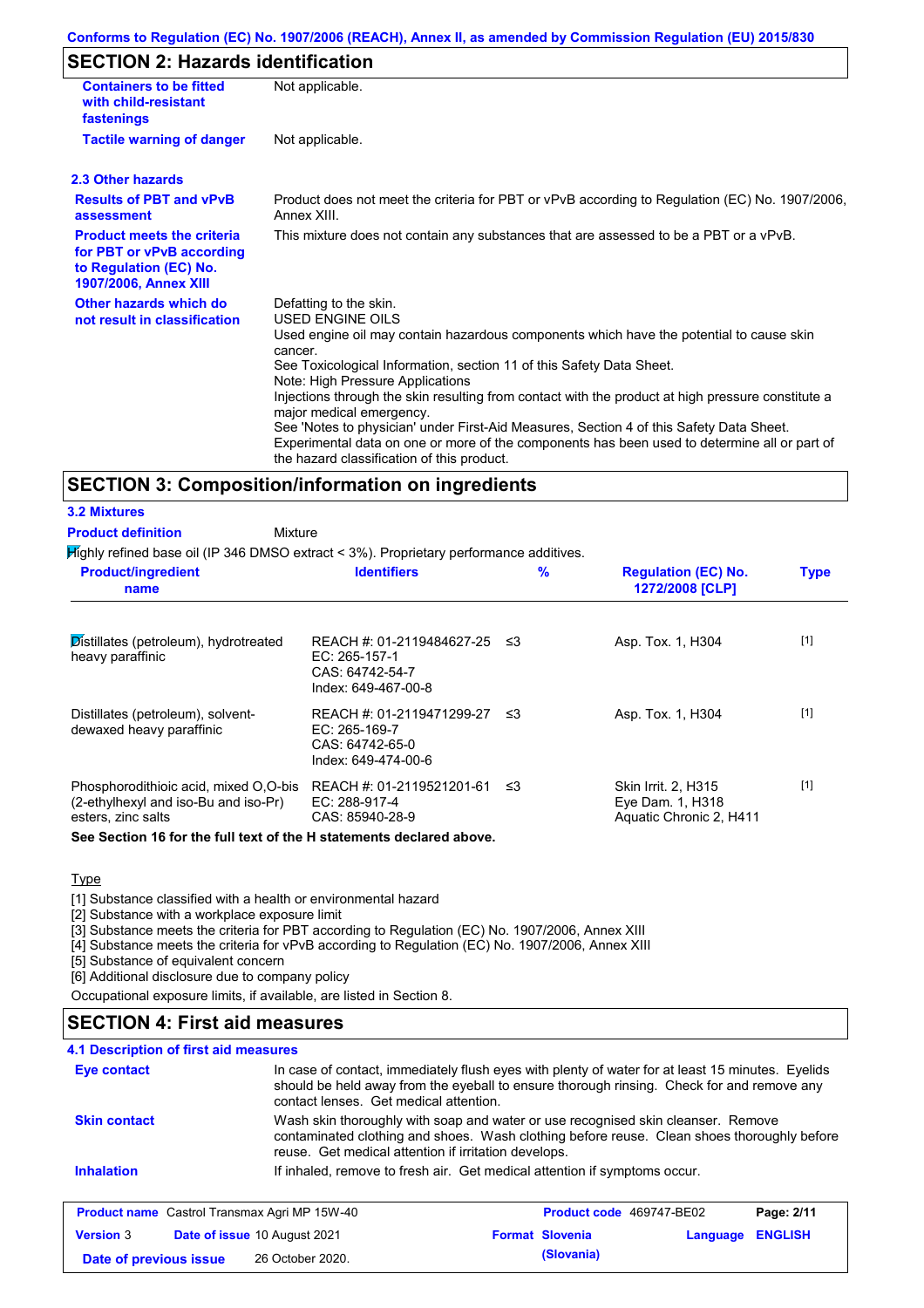|                                                                   | Conforms to Regulation (EC) No. 1907/2006 (REACH), Annex II, as amended by Commission Regulation (EU) 2015/830                                                                                                                                                                                                                                                                                                            |
|-------------------------------------------------------------------|---------------------------------------------------------------------------------------------------------------------------------------------------------------------------------------------------------------------------------------------------------------------------------------------------------------------------------------------------------------------------------------------------------------------------|
| <b>SECTION 4: First aid measures</b>                              |                                                                                                                                                                                                                                                                                                                                                                                                                           |
| <b>Ingestion</b>                                                  | Do not induce vomiting unless directed to do so by medical personnel. Get medical attention if<br>symptoms occur.                                                                                                                                                                                                                                                                                                         |
| <b>Protection of first-aiders</b>                                 | No action shall be taken involving any personal risk or without suitable training. It may be<br>dangerous to the person providing aid to give mouth-to-mouth resuscitation.                                                                                                                                                                                                                                               |
|                                                                   | 4.2 Most important symptoms and effects, both acute and delayed                                                                                                                                                                                                                                                                                                                                                           |
| <b>Potential acute health effects</b>                             | See Section 11 for more detailed information on health effects and symptoms.                                                                                                                                                                                                                                                                                                                                              |
| <b>Inhalation</b>                                                 | Vapour inhalation under ambient conditions is not normally a problem due to low vapour<br>pressure.                                                                                                                                                                                                                                                                                                                       |
| <b>Ingestion</b>                                                  | No known significant effects or critical hazards.                                                                                                                                                                                                                                                                                                                                                                         |
| <b>Skin contact</b>                                               | Defatting to the skin. May cause skin dryness and irritation.                                                                                                                                                                                                                                                                                                                                                             |
| <b>Eye contact</b>                                                | Not classified as an eye irritant. Based on data available for this or related materials.                                                                                                                                                                                                                                                                                                                                 |
|                                                                   | Delayed and immediate effects as well as chronic effects from short and long-term exposure                                                                                                                                                                                                                                                                                                                                |
| <b>Inhalation</b>                                                 | Overexposure to the inhalation of airborne droplets or aerosols may cause irritation of the<br>respiratory tract.                                                                                                                                                                                                                                                                                                         |
| <b>Ingestion</b>                                                  | Ingestion of large quantities may cause nausea and diarrhoea.                                                                                                                                                                                                                                                                                                                                                             |
| <b>Skin contact</b>                                               | Prolonged or repeated contact can defat the skin and lead to irritation and/or dermatitis.                                                                                                                                                                                                                                                                                                                                |
| <b>Eye contact</b>                                                | Potential risk of transient stinging or redness if accidental eye contact occurs.                                                                                                                                                                                                                                                                                                                                         |
|                                                                   | 4.3 Indication of any immediate medical attention and special treatment needed                                                                                                                                                                                                                                                                                                                                            |
| <b>Notes to physician</b>                                         | Treatment should in general be symptomatic and directed to relieving any effects.<br>Note: High Pressure Applications<br>Injections through the skin resulting from contact with the product at high pressure constitute a<br>major medical emergency. Injuries may not appear serious at first but within a few hours tissue<br>becomes swollen, discoloured and extremely painful with extensive subcutaneous necrosis. |
|                                                                   | Surgical exploration should be undertaken without delay. Thorough and extensive debridement<br>of the wound and underlying tissue is necessary to minimise tissue loss and prevent or limit<br>permanent damage. Note that high pressure may force the product considerable distances<br>along tissue planes.                                                                                                             |
| <b>SECTION 5: Firefighting measures</b>                           |                                                                                                                                                                                                                                                                                                                                                                                                                           |
| 5.1 Extinguishing media<br><b>Suitable extinguishing</b><br>media | In case of fire, use foam, dry chemical or carbon dioxide extinguisher or spray.                                                                                                                                                                                                                                                                                                                                          |
| <b>Unsuitable extinguishing</b><br>media                          | Do not use water jet. The use of a water jet may cause the fire to spread by splashing the<br>burning product.                                                                                                                                                                                                                                                                                                            |

|  |  |  | 5.2 Special hazards arising from the substance or mixture |  |  |
|--|--|--|-----------------------------------------------------------|--|--|
|  |  |  |                                                           |  |  |

| <b>Hazards from the</b><br>substance or mixture | In a fire or if heated, a pressure increase will occur and the container may burst.             |  |  |  |  |  |
|-------------------------------------------------|-------------------------------------------------------------------------------------------------|--|--|--|--|--|
| <b>Hazardous combustion</b>                     | Combustion products may include the following:                                                  |  |  |  |  |  |
| products                                        | carbon oxides (CO, CO <sub>2</sub> ) (carbon monoxide, carbon dioxide)                          |  |  |  |  |  |
| <b>5.3 Advice for firefighters</b>              |                                                                                                 |  |  |  |  |  |
| <b>Special precautions for</b>                  | No action shall be taken involving any personal risk or without suitable training. Promptly     |  |  |  |  |  |
| fire-fighters                                   | isolate the scene by removing all persons from the vicinity of the incident if there is a fire. |  |  |  |  |  |
| <b>Special protective</b>                       | Fire-fighters should wear appropriate protective equipment and self-contained breathing         |  |  |  |  |  |
| equipment for fire-fighters                     | apparatus (SCBA) with a full face-piece operated in positive pressure mode. Clothing for fire-  |  |  |  |  |  |

## **SECTION 6: Accidental release measures**

## **6.1 Personal precautions, protective equipment and emergency procedures**

| For non-emergency | No action shall be taken involving any personal risk or without suitable training. Evacuate |
|-------------------|---------------------------------------------------------------------------------------------|
| personnel         | surrounding areas. Keep unnecessary and unprotected personnel from entering. Do not touch   |
|                   | or walk through spilt material. Floors may be slippery; use care to avoid falling. Put on   |
|                   | appropriate personal protective equipment.                                                  |

469 will provide a basic level of protection for chemical incidents.

fighters (including helmets, protective boots and gloves) conforming to European standard EN

| <b>Product name</b> Castrol Transmax Agri MP 15W-40 |  |                                     | <b>Product code</b> 469747-BE02 | Page: 3/11             |                         |  |
|-----------------------------------------------------|--|-------------------------------------|---------------------------------|------------------------|-------------------------|--|
| <b>Version 3</b>                                    |  | <b>Date of issue 10 August 2021</b> |                                 | <b>Format Slovenia</b> | <b>Language ENGLISH</b> |  |
| Date of previous issue                              |  | 26 October 2020.                    |                                 | (Slovania)             |                         |  |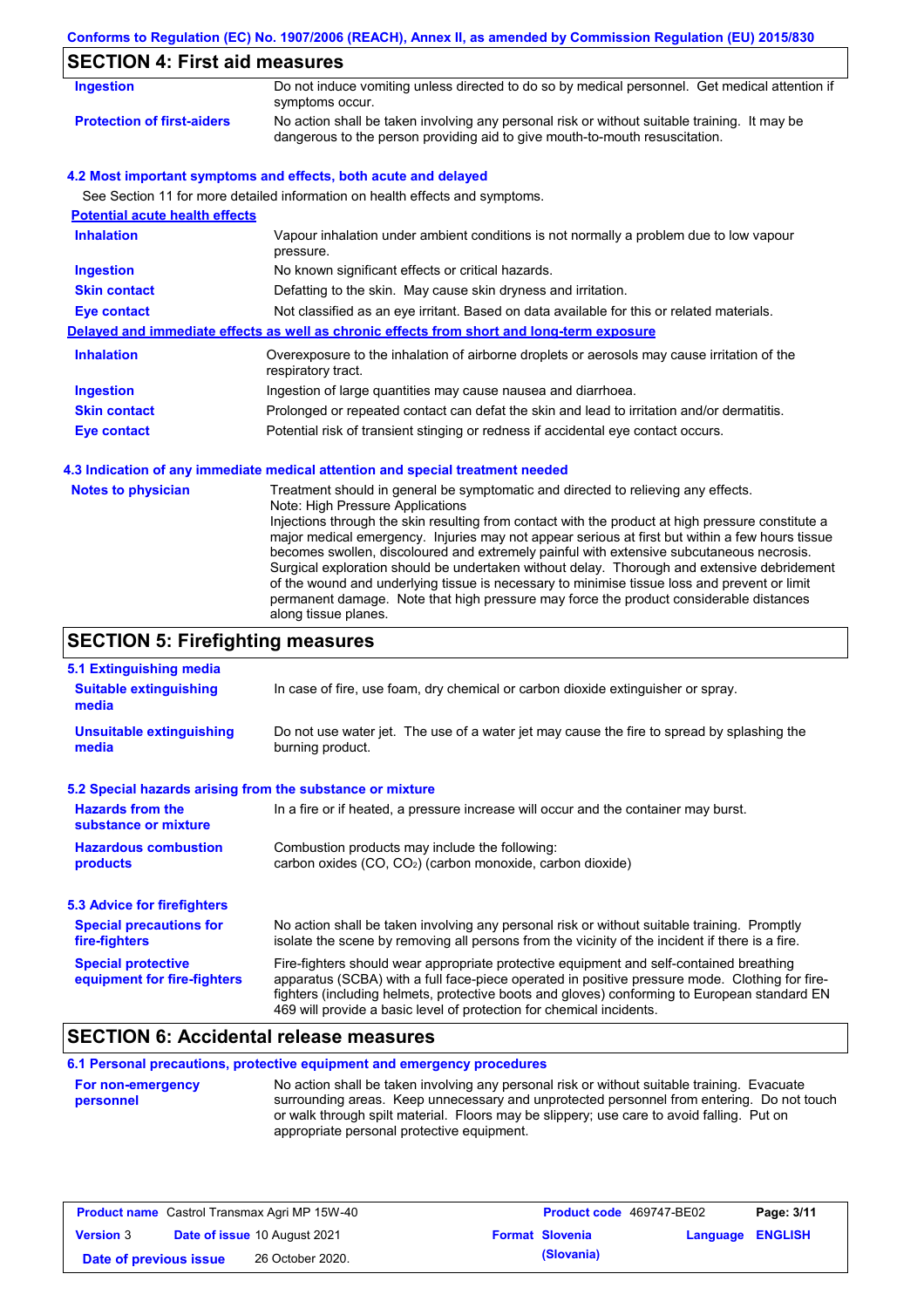## **SECTION 6: Accidental release measures**

| For emergency responders                                 | Entry into a confined space or poorly ventilated area contaminated with vapour, mist or fume is<br>extremely hazardous without the correct respiratory protective equipment and a safe system of<br>work. Wear self-contained breathing apparatus. Wear a suitable chemical protective suit.<br>Chemical resistant boots. See also the information in "For non-emergency personnel".           |
|----------------------------------------------------------|------------------------------------------------------------------------------------------------------------------------------------------------------------------------------------------------------------------------------------------------------------------------------------------------------------------------------------------------------------------------------------------------|
| <b>6.2 Environmental</b><br>precautions                  | Avoid dispersal of spilt material and runoff and contact with soil, waterways, drains and sewers.<br>Inform the relevant authorities if the product has caused environmental pollution (sewers,<br>waterways, soil or air).                                                                                                                                                                    |
| 6.3 Methods and material for containment and cleaning up |                                                                                                                                                                                                                                                                                                                                                                                                |
| <b>Small spill</b>                                       | Stop leak if without risk. Move containers from spill area. Absorb with an inert material and<br>place in an appropriate waste disposal container. Dispose of via a licensed waste disposal<br>contractor.                                                                                                                                                                                     |
| Large spill                                              | Stop leak if without risk. Move containers from spill area. Prevent entry into sewers, water<br>courses, basements or confined areas. Contain and collect spillage with non-combustible,<br>absorbent material e.g. sand, earth, vermiculite or diatomaceous earth and place in container<br>for disposal according to local regulations. Dispose of via a licensed waste disposal contractor. |
| 6.4 Reference to other<br><b>sections</b>                | See Section 1 for emergency contact information.<br>See Section 5 for firefighting measures.<br>See Section 8 for information on appropriate personal protective equipment.<br>See Section 12 for environmental precautions.<br>See Section 13 for additional waste treatment information.                                                                                                     |

## **SECTION 7: Handling and storage**

#### Store in accordance with local regulations. Store in a dry, cool and well-ventilated area, away from incompatible materials (see Section 10). Keep away from heat and direct sunlight. Keep container tightly closed and sealed until ready for use. Containers that have been opened must be carefully resealed and kept upright to prevent leakage. Store and use only in equipment/ containers designed for use with this product. Do not store in unlabelled containers. **7.1 Precautions for safe handling Protective measures Advice on general occupational hygiene 7.2 Conditions for safe storage, including any incompatibilities 7.3 Specific end use(s) Recommendations** Put on appropriate personal protective equipment. Eating, drinking and smoking should be prohibited in areas where this material is handled, stored and processed. Wash thoroughly after handling. Remove contaminated clothing and protective equipment before entering eating areas. See also Section 8 for additional information on hygiene measures. **Not suitable Not suitable** Prolonged exposure to elevated temperature See section 1.2 and Exposure scenarios in annex, if applicable.

## **SECTION 8: Exposure controls/personal protection**

#### **8.1 Control parameters**

#### **Occupational exposure limits** No exposure limit value known.

Whilst specific OELs for certain components may be shown in this section, other components may be present in any mist, vapour or dust produced. Therefore, the specific OELs may not be applicable to the product as a whole and are provided for guidance only.

**Recommended monitoring procedures** If this product contains ingredients with exposure limits, personal, workplace atmosphere or biological monitoring may be required to determine the effectiveness of the ventilation or other control measures and/or the necessity to use respiratory protective equipment. Reference should be made to monitoring standards, such as the following: European Standard EN 689 (Workplace atmospheres - Guidance for the assessment of exposure by inhalation to chemical agents for comparison with limit values and measurement strategy) European Standard EN 14042 (Workplace atmospheres - Guide for the application and use of procedures for the assessment of exposure to chemical and biological agents) European Standard EN 482 (Workplace atmospheres - General requirements for the performance of procedures for the measurement of chemical agents) Reference to national guidance documents for methods for the determination of hazardous substances will also be required.

### **Derived No Effect Level**

No DNELs/DMELs available.

#### **Predicted No Effect Concentration**

No PNECs available

| <b>Product name</b> Castrol Transmax Agri MP 15W-40 |  | <b>Product code</b> 469747-BE02     |  | Page: 4/11             |                         |  |
|-----------------------------------------------------|--|-------------------------------------|--|------------------------|-------------------------|--|
| <b>Version 3</b>                                    |  | <b>Date of issue 10 August 2021</b> |  | <b>Format Slovenia</b> | <b>Language ENGLISH</b> |  |
| Date of previous issue                              |  | 26 October 2020.                    |  | (Slovania)             |                         |  |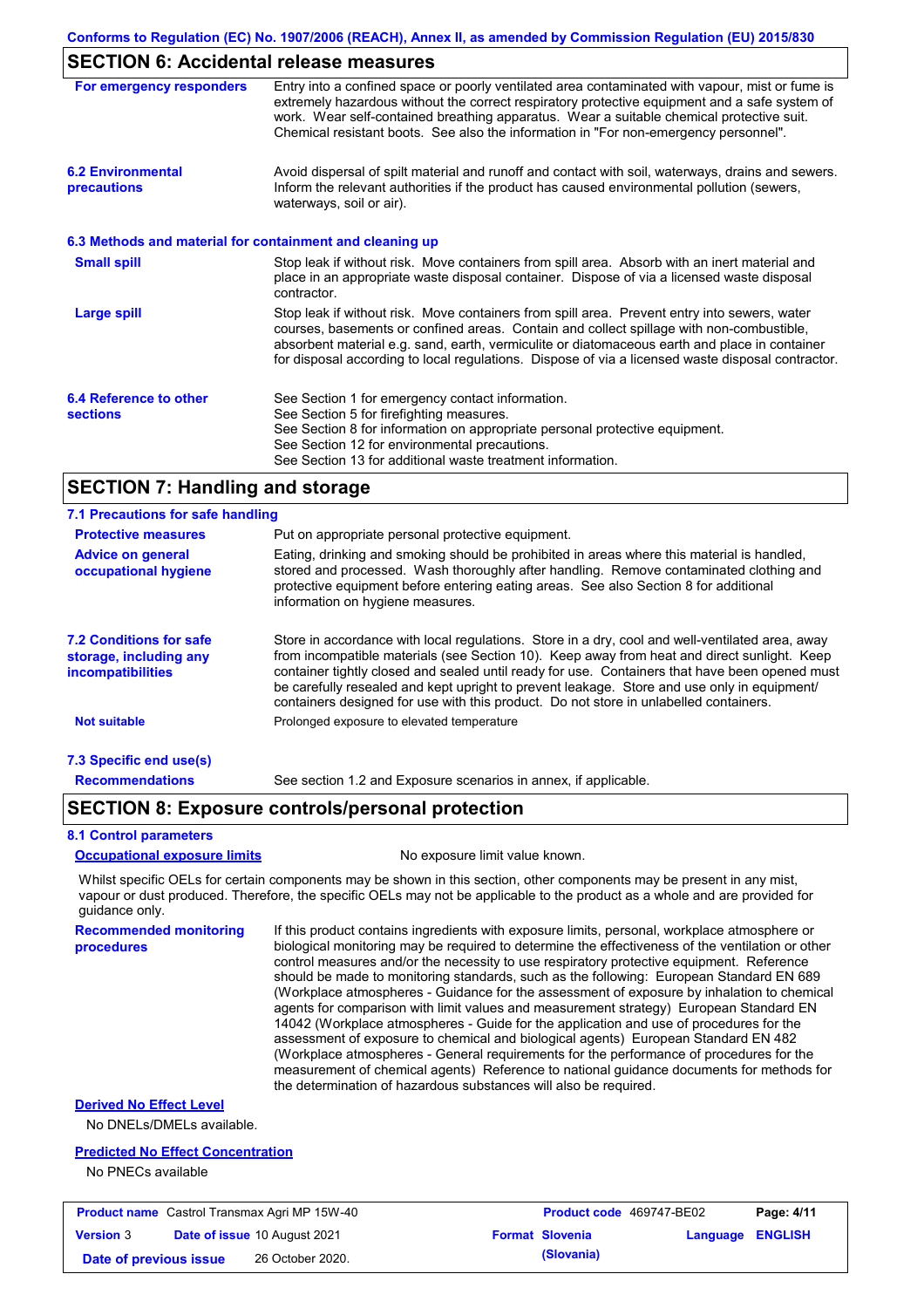# **SECTION 8: Exposure controls/personal protection**

**Version** 3

| <b>8.2 Exposure controls</b>                      |                                                                                                                                                |                                                                                                                                                                                                                                                                                                                                                                                                                                                                                                                                                                                                                                                                                                                                                                                                                                                                               |            |  |  |
|---------------------------------------------------|------------------------------------------------------------------------------------------------------------------------------------------------|-------------------------------------------------------------------------------------------------------------------------------------------------------------------------------------------------------------------------------------------------------------------------------------------------------------------------------------------------------------------------------------------------------------------------------------------------------------------------------------------------------------------------------------------------------------------------------------------------------------------------------------------------------------------------------------------------------------------------------------------------------------------------------------------------------------------------------------------------------------------------------|------------|--|--|
| <b>Appropriate engineering</b><br><b>controls</b> | concentrations below their respective occupational exposure limits.<br>kept in good condition and properly maintained.                         | Provide exhaust ventilation or other engineering controls to keep the relevant airborne<br>All activities involving chemicals should be assessed for their risks to health, to ensure<br>exposures are adequately controlled. Personal protective equipment should only be considered<br>after other forms of control measures (e.g. engineering controls) have been suitably evaluated.<br>Personal protective equipment should conform to appropriate standards, be suitable for use, be<br>Your supplier of personal protective equipment should be consulted for advice on selection and<br>appropriate standards. For further information contact your national organisation for standards.<br>The final choice of protective equipment will depend upon a risk assessment. It is important to<br>ensure that all items of personal protective equipment are compatible. |            |  |  |
| <b>Individual protection measures</b>             |                                                                                                                                                |                                                                                                                                                                                                                                                                                                                                                                                                                                                                                                                                                                                                                                                                                                                                                                                                                                                                               |            |  |  |
| <b>Hygiene measures</b>                           | stations and safety showers are close to the workstation location.                                                                             | Wash hands, forearms and face thoroughly after handling chemical products, before eating,<br>smoking and using the lavatory and at the end of the working period. Ensure that eyewash                                                                                                                                                                                                                                                                                                                                                                                                                                                                                                                                                                                                                                                                                         |            |  |  |
| <b>Respiratory protection</b>                     | of the working conditions.                                                                                                                     | In case of insufficient ventilation, wear suitable respiratory equipment.<br>The correct choice of respiratory protection depends upon the chemicals being handled, the<br>conditions of work and use, and the condition of the respiratory equipment. Safety procedures<br>should be developed for each intended application. Respiratory protection equipment should<br>therefore be chosen in consultation with the supplier/manufacturer and with a full assessment                                                                                                                                                                                                                                                                                                                                                                                                       |            |  |  |
| <b>Eye/face protection</b>                        | Safety glasses with side shields.                                                                                                              |                                                                                                                                                                                                                                                                                                                                                                                                                                                                                                                                                                                                                                                                                                                                                                                                                                                                               |            |  |  |
| <b>Skin protection</b>                            |                                                                                                                                                |                                                                                                                                                                                                                                                                                                                                                                                                                                                                                                                                                                                                                                                                                                                                                                                                                                                                               |            |  |  |
| <b>Hand protection</b>                            | <b>General Information:</b>                                                                                                                    |                                                                                                                                                                                                                                                                                                                                                                                                                                                                                                                                                                                                                                                                                                                                                                                                                                                                               |            |  |  |
|                                                   |                                                                                                                                                | Because specific work environments and material handling practices vary, safety procedures<br>should be developed for each intended application. The correct choice of protective gloves<br>depends upon the chemicals being handled, and the conditions of work and use. Most gloves<br>provide protection for only a limited time before they must be discarded and replaced (even the<br>best chemically resistant gloves will break down after repeated chemical exposures).                                                                                                                                                                                                                                                                                                                                                                                              |            |  |  |
|                                                   | Gloves should be chosen in consultation with the supplier / manufacturer and taking account of<br>a full assessment of the working conditions. |                                                                                                                                                                                                                                                                                                                                                                                                                                                                                                                                                                                                                                                                                                                                                                                                                                                                               |            |  |  |
|                                                   | Recommended: Nitrile gloves.<br><b>Breakthrough time:</b>                                                                                      |                                                                                                                                                                                                                                                                                                                                                                                                                                                                                                                                                                                                                                                                                                                                                                                                                                                                               |            |  |  |
|                                                   | Our recommendations on the selection of gloves are as follows:                                                                                 | Breakthrough time data are generated by glove manufacturers under laboratory test conditions<br>and represent how long a glove can be expected to provide effective permeation resistance. It<br>is important when following breakthrough time recommendations that actual workplace<br>conditions are taken into account. Always consult with your glove supplier for up-to-date<br>technical information on breakthrough times for the recommended glove type.                                                                                                                                                                                                                                                                                                                                                                                                              |            |  |  |
|                                                   | Continuous contact:                                                                                                                            |                                                                                                                                                                                                                                                                                                                                                                                                                                                                                                                                                                                                                                                                                                                                                                                                                                                                               |            |  |  |
|                                                   | can be obtained.<br>replacement regimes are determined and adhered to.                                                                         | Gloves with a minimum breakthrough time of 240 minutes, or >480 minutes if suitable gloves<br>If suitable gloves are not available to offer that level of protection, gloves with shorter<br>breakthrough times may be acceptable as long as appropriate glove maintenance and                                                                                                                                                                                                                                                                                                                                                                                                                                                                                                                                                                                                |            |  |  |
|                                                   | Short-term / splash protection:                                                                                                                |                                                                                                                                                                                                                                                                                                                                                                                                                                                                                                                                                                                                                                                                                                                                                                                                                                                                               |            |  |  |
|                                                   | Recommended breakthrough times as above.<br>be determined and rigorously followed.                                                             | It is recognised that for short-term, transient exposures, gloves with shorter breakthrough times<br>may commonly be used. Therefore, appropriate maintenance and replacement regimes must                                                                                                                                                                                                                                                                                                                                                                                                                                                                                                                                                                                                                                                                                    |            |  |  |
|                                                   | <b>Glove Thickness:</b>                                                                                                                        |                                                                                                                                                                                                                                                                                                                                                                                                                                                                                                                                                                                                                                                                                                                                                                                                                                                                               |            |  |  |
|                                                   |                                                                                                                                                | For general applications, we recommend gloves with a thickness typically greater than 0.35 mm.                                                                                                                                                                                                                                                                                                                                                                                                                                                                                                                                                                                                                                                                                                                                                                                |            |  |  |
|                                                   |                                                                                                                                                | It should be emphasised that glove thickness is not necessarily a good predictor of glove<br>resistance to a specific chemical, as the permeation efficiency of the glove will be dependent<br>on the exact composition of the glove material. Therefore, glove selection should also be based<br>on consideration of the task requirements and knowledge of breakthrough times.                                                                                                                                                                                                                                                                                                                                                                                                                                                                                              |            |  |  |
| Product name Castrol Transmax Agri MP 15W-40      |                                                                                                                                                | Product code 469747-BE02                                                                                                                                                                                                                                                                                                                                                                                                                                                                                                                                                                                                                                                                                                                                                                                                                                                      | Page: 5/11 |  |  |
|                                                   |                                                                                                                                                |                                                                                                                                                                                                                                                                                                                                                                                                                                                                                                                                                                                                                                                                                                                                                                                                                                                                               |            |  |  |

**Date of issue** 10 August 2021 **Format Slovenia Language ENGLISH**

**Date of previous issue (Slovania)** 26 October 2020.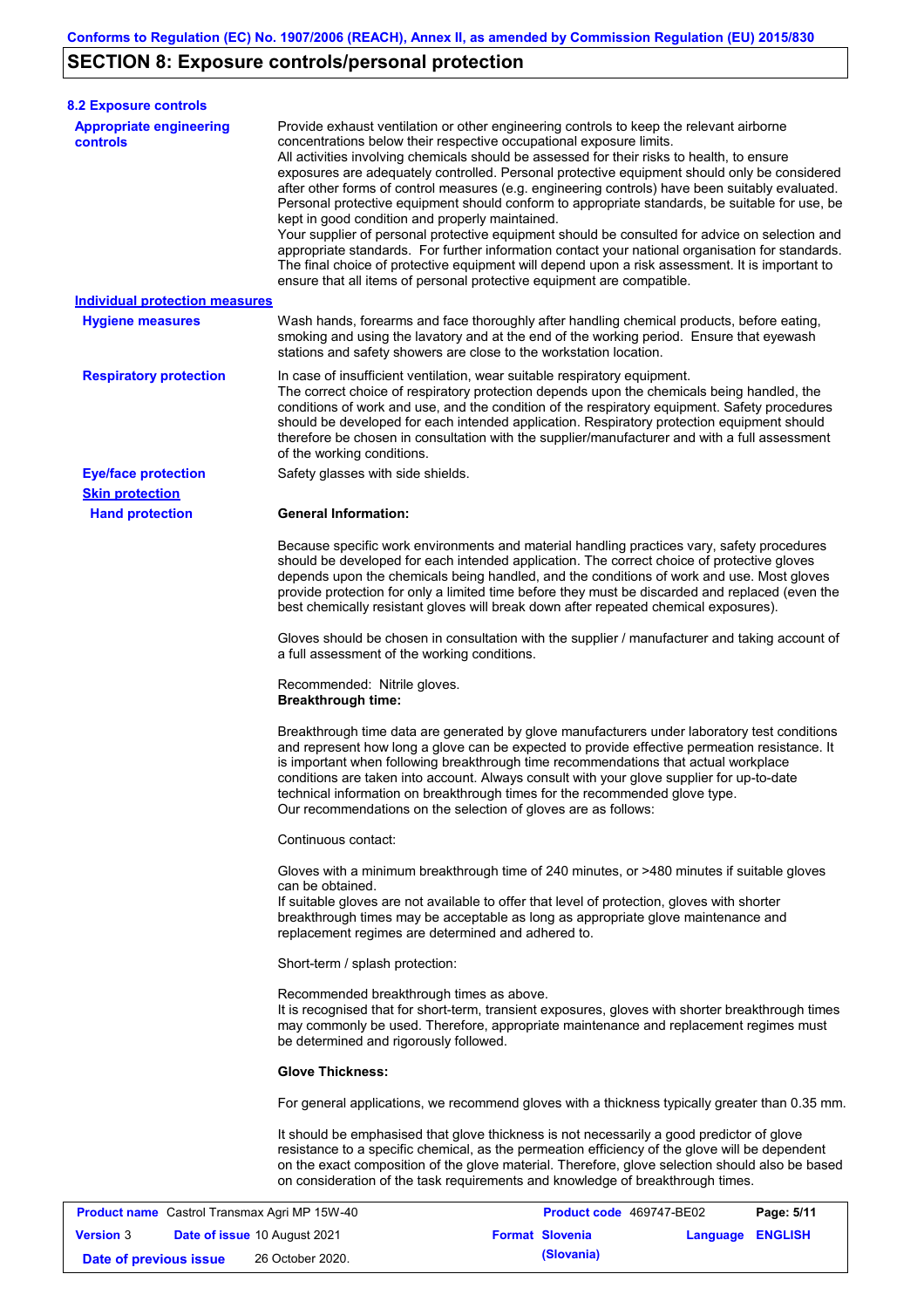# **SECTION 8: Exposure controls/personal protection**

|                                           | Glove thickness may also vary depending on the glove manufacturer, the glove type and the<br>glove model. Therefore, the manufacturers' technical data should always be taken into account<br>to ensure selection of the most appropriate glove for the task.                                                                                                                                                                                                                                                                                                                                                                                                                         |
|-------------------------------------------|---------------------------------------------------------------------------------------------------------------------------------------------------------------------------------------------------------------------------------------------------------------------------------------------------------------------------------------------------------------------------------------------------------------------------------------------------------------------------------------------------------------------------------------------------------------------------------------------------------------------------------------------------------------------------------------|
|                                           | Note: Depending on the activity being conducted, gloves of varying thickness may be required<br>for specific tasks. For example:                                                                                                                                                                                                                                                                                                                                                                                                                                                                                                                                                      |
|                                           | • Thinner gloves (down to 0.1 mm or less) may be required where a high degree of manual<br>dexterity is needed. However, these gloves are only likely to give short duration protection and<br>would normally be just for single use applications, then disposed of.                                                                                                                                                                                                                                                                                                                                                                                                                  |
|                                           | • Thicker gloves (up to 3 mm or more) may be required where there is a mechanical (as well<br>as a chemical) risk i.e. where there is abrasion or puncture potential.                                                                                                                                                                                                                                                                                                                                                                                                                                                                                                                 |
| <b>Skin and body</b>                      | Use of protective clothing is good industrial practice.<br>Personal protective equipment for the body should be selected based on the task being<br>performed and the risks involved and should be approved by a specialist before handling this<br>product.<br>Cotton or polyester/cotton overalls will only provide protection against light superficial<br>contamination that will not soak through to the skin. Overalls should be laundered on a regular<br>basis. When the risk of skin exposure is high (e.g. when cleaning up spillages or if there is a<br>risk of splashing) then chemical resistant aprons and/or impervious chemical suits and boots<br>will be required. |
| <b>Refer to standards:</b>                | Respiratory protection: EN 529<br>Gloves: EN 420, EN 374<br>Eye protection: EN 166<br>Filtering half-mask: EN 149<br>Filtering half-mask with valve: EN 405<br>Half-mask: EN 140 plus filter<br>Full-face mask: EN 136 plus filter<br>Particulate filters: EN 143<br>Gas/combined filters: EN 14387                                                                                                                                                                                                                                                                                                                                                                                   |
| <b>Environmental exposure</b><br>controls | Emissions from ventilation or work process equipment should be checked to ensure they<br>comply with the requirements of environmental protection legislation. In some cases, fume<br>scrubbers, filters or engineering modifications to the process equipment will be necessary to<br>reduce emissions to acceptable levels.                                                                                                                                                                                                                                                                                                                                                         |

## **SECTION 9: Physical and chemical properties**

### **9.1 Information on basic physical and chemical properties**

| <b>Appearance</b>                                      |                                                         |                          |          |                |
|--------------------------------------------------------|---------------------------------------------------------|--------------------------|----------|----------------|
| <b>Physical state</b>                                  | Liquid.                                                 |                          |          |                |
| <b>Colour</b>                                          | Amber. [Dark]                                           |                          |          |                |
| <b>Odour</b>                                           | Not available.                                          |                          |          |                |
| <b>Odour threshold</b>                                 | Not available.                                          |                          |          |                |
| pH                                                     | Mot applicable.                                         |                          |          |                |
| <b>Melting point/freezing point</b>                    | Not available.                                          |                          |          |                |
| Initial boiling point and boiling<br>range             | Not available.                                          |                          |          |                |
| <b>Pour point</b>                                      | -45 $^{\circ}$ C                                        |                          |          |                |
| <b>Flash point</b>                                     | Open cup: >200°C (>392°F) [Cleveland.]                  |                          |          |                |
| <b>Evaporation rate</b>                                | Not available.                                          |                          |          |                |
| <b>Flammability (solid, gas)</b>                       | Not available.                                          |                          |          |                |
| <b>Upper/lower flammability or</b><br>explosive limits | Not available.                                          |                          |          |                |
| <b>Vapour pressure</b>                                 | Not available.                                          |                          |          |                |
| <b>Vapour density</b>                                  | Not available.                                          |                          |          |                |
| <b>Relative density</b>                                | Not available.                                          |                          |          |                |
| <b>Density</b>                                         | <1000 kg/m <sup>3</sup> (<1 g/cm <sup>3</sup> ) at 15°C |                          |          |                |
| <b>Solubility(ies)</b>                                 | insoluble in water.                                     |                          |          |                |
| <b>Partition coefficient: n-octanol/</b><br>water      | Not available.                                          |                          |          |                |
| <b>Auto-ignition temperature</b>                       | Not available.                                          |                          |          |                |
| <b>Decomposition temperature</b>                       | Not available.                                          |                          |          |                |
| <b>Product name</b> Castrol Transmax Agri MP 15W-40    |                                                         | Product code 469747-BE02 |          | Page: 6/11     |
| <b>Version 3</b><br>Date of issue 10 August 2021       |                                                         | <b>Format Slovenia</b>   | Language | <b>ENGLISH</b> |
| Date of previous issue                                 | 26 October 2020.                                        | (Slovania)               |          |                |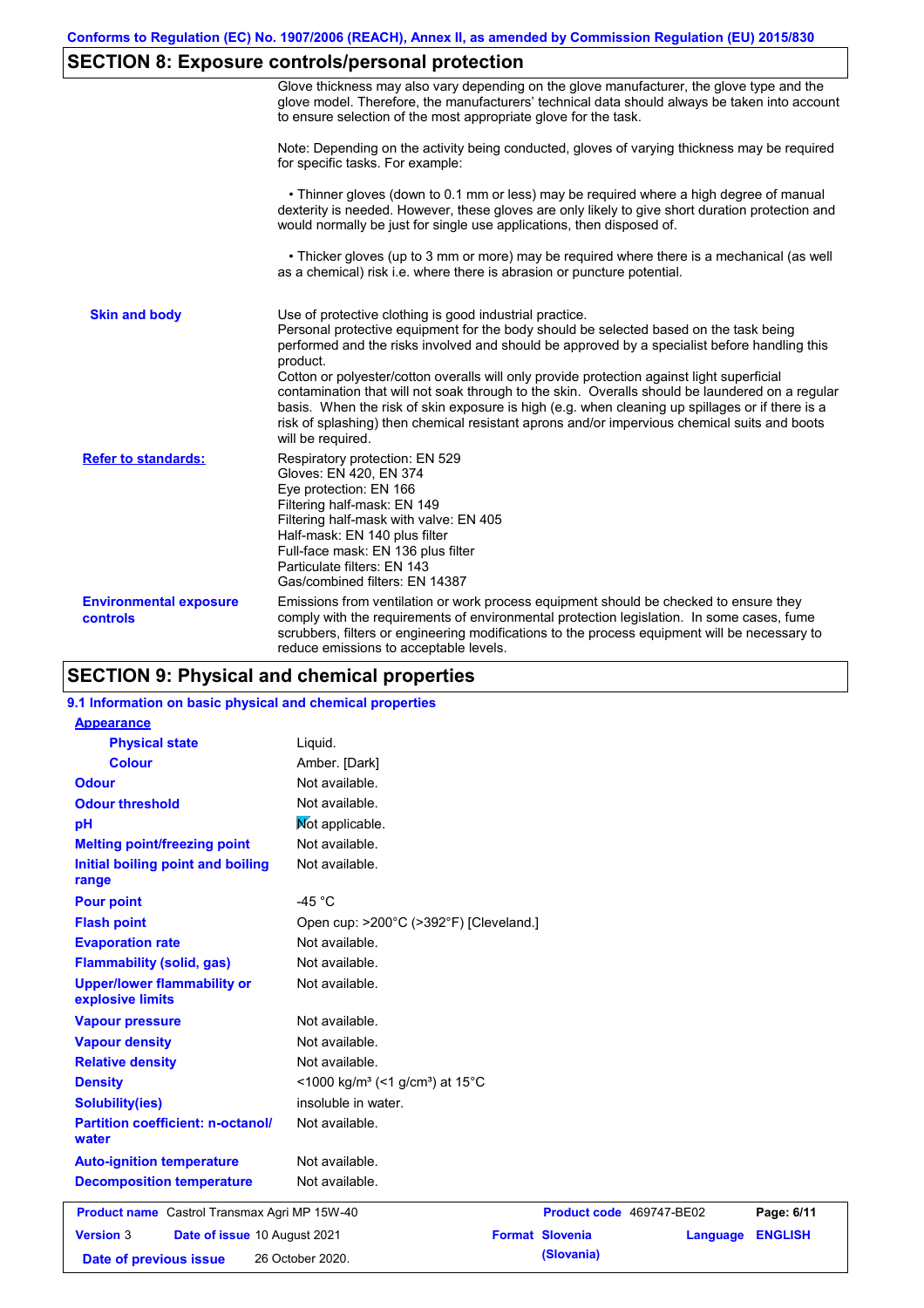# **SECTION 9: Physical and chemical properties**

| <b>Viscosity</b>            | Kinematic: 95 mm <sup>2</sup> /s (95 cSt) at $40^{\circ}$ C<br>Kinematic: 13.3 mm <sup>2</sup> /s (13.3 cSt) at $100^{\circ}$ C |
|-----------------------------|---------------------------------------------------------------------------------------------------------------------------------|
| <b>Explosive properties</b> | Not available.                                                                                                                  |
| <b>Oxidising properties</b> | Not available.                                                                                                                  |

## **9.2 Other information**

No additional information.

| <b>SECTION 10: Stability and reactivity</b>       |                                                                                                                                                                         |  |
|---------------------------------------------------|-------------------------------------------------------------------------------------------------------------------------------------------------------------------------|--|
| <b>10.1 Reactivity</b>                            | No specific test data available for this product. Refer to Conditions to avoid and Incompatible<br>materials for additional information.                                |  |
| <b>10.2 Chemical stability</b>                    | The product is stable.                                                                                                                                                  |  |
| <b>10.3 Possibility of</b><br>hazardous reactions | Under normal conditions of storage and use, hazardous reactions will not occur.<br>Under normal conditions of storage and use, hazardous polymerisation will not occur. |  |
| <b>10.4 Conditions to avoid</b>                   | Avoid all possible sources of ignition (spark or flame).                                                                                                                |  |
| 10.5 Incompatible materials                       | Reactive or incompatible with the following materials: oxidising materials.                                                                                             |  |
| <b>10.6 Hazardous</b><br>decomposition products   | Under normal conditions of storage and use, hazardous decomposition products should not be<br>produced.                                                                 |  |

# **SECTION 11: Toxicological information**

| 11.1 Information on toxicological effects           |                                                                                                     |                                                                                                                                                                                                                                                                                                                                                                                      |  |
|-----------------------------------------------------|-----------------------------------------------------------------------------------------------------|--------------------------------------------------------------------------------------------------------------------------------------------------------------------------------------------------------------------------------------------------------------------------------------------------------------------------------------------------------------------------------------|--|
| <b>Acute toxicity estimates</b>                     |                                                                                                     |                                                                                                                                                                                                                                                                                                                                                                                      |  |
| Not available.                                      |                                                                                                     |                                                                                                                                                                                                                                                                                                                                                                                      |  |
| <b>Information on likely</b><br>routes of exposure  | Routes of entry anticipated: Dermal, Inhalation.                                                    |                                                                                                                                                                                                                                                                                                                                                                                      |  |
| <b>Potential acute health effects</b>               |                                                                                                     |                                                                                                                                                                                                                                                                                                                                                                                      |  |
| <b>Inhalation</b>                                   | Vapour inhalation under ambient conditions is not normally a problem due to low vapour<br>pressure. |                                                                                                                                                                                                                                                                                                                                                                                      |  |
| <b>Ingestion</b>                                    | No known significant effects or critical hazards.                                                   |                                                                                                                                                                                                                                                                                                                                                                                      |  |
| <b>Skin contact</b>                                 | Defatting to the skin. May cause skin dryness and irritation.                                       |                                                                                                                                                                                                                                                                                                                                                                                      |  |
| <b>Eye contact</b>                                  |                                                                                                     | Not classified as an eye irritant. Based on data available for this or related materials.                                                                                                                                                                                                                                                                                            |  |
|                                                     | <b>Symptoms related to the physical, chemical and toxicological characteristics</b>                 |                                                                                                                                                                                                                                                                                                                                                                                      |  |
| <b>Inhalation</b>                                   | decomposition products occurs.                                                                      | May be harmful by inhalation if exposure to vapour, mists or fumes resulting from thermal                                                                                                                                                                                                                                                                                            |  |
| <b>Ingestion</b>                                    | No specific data.                                                                                   |                                                                                                                                                                                                                                                                                                                                                                                      |  |
| <b>Skin contact</b>                                 | Adverse symptoms may include the following:<br>irritation<br>dryness<br>cracking                    |                                                                                                                                                                                                                                                                                                                                                                                      |  |
| <b>Eye contact</b>                                  | No specific data.                                                                                   |                                                                                                                                                                                                                                                                                                                                                                                      |  |
|                                                     | Delayed and immediate effects as well as chronic effects from short and long-term exposure          |                                                                                                                                                                                                                                                                                                                                                                                      |  |
| <b>Inhalation</b>                                   | respiratory tract.                                                                                  | Overexposure to the inhalation of airborne droplets or aerosols may cause irritation of the                                                                                                                                                                                                                                                                                          |  |
| <b>Ingestion</b>                                    | Ingestion of large quantities may cause nausea and diarrhoea.                                       |                                                                                                                                                                                                                                                                                                                                                                                      |  |
| <b>Skin contact</b>                                 |                                                                                                     | Prolonged or repeated contact can defat the skin and lead to irritation and/or dermatitis.                                                                                                                                                                                                                                                                                           |  |
| <b>Eye contact</b>                                  |                                                                                                     | Potential risk of transient stinging or redness if accidental eye contact occurs.                                                                                                                                                                                                                                                                                                    |  |
| <b>Potential chronic health effects</b>             |                                                                                                     |                                                                                                                                                                                                                                                                                                                                                                                      |  |
| <b>General</b>                                      | <b>USED ENGINE OILS</b>                                                                             | Combustion products resulting from the operation of internal combustion engines contaminate<br>engine oils during use. Used engine oil may contain hazardous components which have the<br>potential to cause skin cancer. Frequent or prolonged contact with all types and makes of used<br>engine oil must therefore be avoided and a high standard of personal hygiene maintained. |  |
| <b>Carcinogenicity</b>                              | No known significant effects or critical hazards.                                                   |                                                                                                                                                                                                                                                                                                                                                                                      |  |
| <b>Mutagenicity</b>                                 | No known significant effects or critical hazards.                                                   |                                                                                                                                                                                                                                                                                                                                                                                      |  |
| <b>Product name</b> Castrol Transmax Agri MP 15W-40 |                                                                                                     | <b>Product code</b> 469747-BE02<br>Page: 7/11                                                                                                                                                                                                                                                                                                                                        |  |
| <b>Version 3</b><br>Date of issue 10 August 2021    |                                                                                                     | <b>Format Slovenia</b><br><b>ENGLISH</b><br>Language                                                                                                                                                                                                                                                                                                                                 |  |
| Date of previous issue                              | 26 October 2020.                                                                                    | (Slovania)                                                                                                                                                                                                                                                                                                                                                                           |  |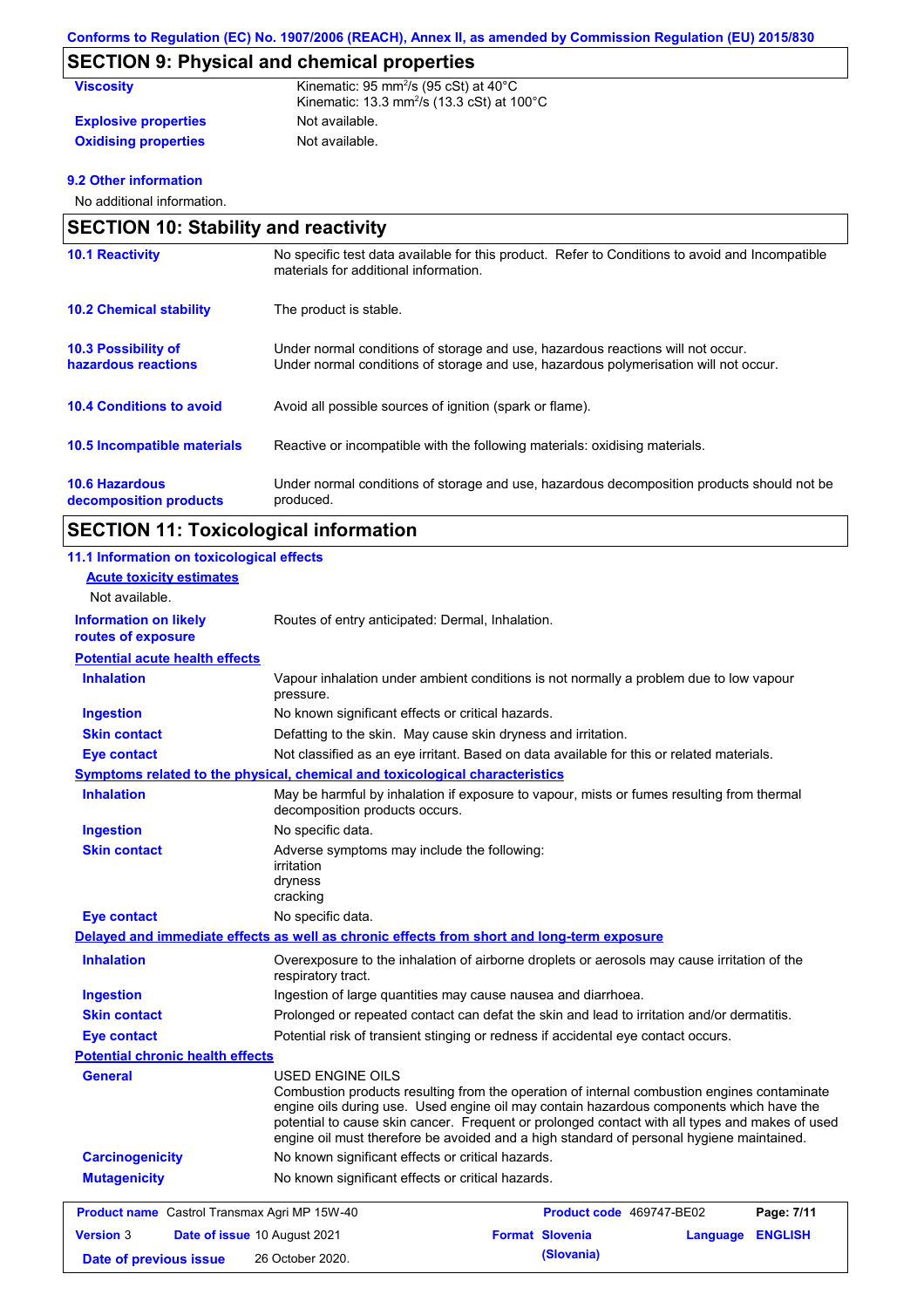## **SECTION 11: Toxicological information**

**Developmental effects** No known significant effects or critical hazards.

**Fertility effects** No known significant effects or critical hazards.

## **SECTION 12: Ecological information**

### **12.1 Toxicity**

**Environmental hazards** Not classified as dangerous

### **12.2 Persistence and degradability**

Expected to be biodegradable.

### **12.3 Bioaccumulative potential**

This product is not expected to bioaccumulate through food chains in the environment.

| <b>12.4 Mobility in soil</b>                            |                                                                      |
|---------------------------------------------------------|----------------------------------------------------------------------|
| <b>Soil/water partition</b><br><b>coefficient (Koc)</b> | Not available.                                                       |
| <b>Mobility</b>                                         | Spillages may penetrate the soil causing ground water contamination. |

### **12.5 Results of PBT and vPvB assessment**

Product does not meet the criteria for PBT or vPvB according to Regulation (EC) No. 1907/2006, Annex XIII.

| <b>SECTION 13: Disposal considerations</b> |                                                                                                                           |
|--------------------------------------------|---------------------------------------------------------------------------------------------------------------------------|
| <b>Other ecological information</b>        | Spills may form a film on water surfaces causing physical damage to organisms. Oxygen<br>transfer could also be impaired. |
| 12.6 Other adverse effects                 |                                                                                                                           |

### **13.1 Waste treatment methods**

#### **Product**

**Methods of disposal**

Where possible, arrange for product to be recycled. Dispose of via an authorised person/ licensed waste disposal contractor in accordance with local regulations.

### **European waste catalogue (EWC) Hazardous waste** Yes.

| <b>Waste code</b> | <b>Waste designation</b>                                        |
|-------------------|-----------------------------------------------------------------|
| 13 02 05*         | mineral-based non-chlorinated engine, gear and lubricating oils |
| 13 01 10*         | mineral based non-chlorinated hydraulic oils                    |

However, deviation from the intended use and/or the presence of any potential contaminants may require an alternative waste disposal code to be assigned by the end user.

| <b>Packaging</b>           |                                                                                                                                                                                                                                                                                                                                                                                                                                                                                                 |
|----------------------------|-------------------------------------------------------------------------------------------------------------------------------------------------------------------------------------------------------------------------------------------------------------------------------------------------------------------------------------------------------------------------------------------------------------------------------------------------------------------------------------------------|
| <b>Methods of disposal</b> | Where possible, arrange for product to be recycled. Dispose of via an authorised person/<br>licensed waste disposal contractor in accordance with local regulations.                                                                                                                                                                                                                                                                                                                            |
| <b>Special precautions</b> | This material and its container must be disposed of in a safe way. Care should be taken when<br>handling emptied containers that have not been cleaned or rinsed out. Empty containers or<br>liners may retain some product residues. Empty containers represent a fire hazard as they may<br>contain flammable product residues and vapour. Never weld, solder or braze empty containers.<br>Avoid dispersal of spilt material and runoff and contact with soil, waterways, drains and sewers. |
| Slovenia - Hazardous waste | This product is classified as dangerous according to Slovenian waste treatment rules [Ur.l. RS,<br>No. 45/2000 as amended and adapted.                                                                                                                                                                                                                                                                                                                                                          |
| <b>References</b>          | Commission 2014/955/EU<br>Directive 2008/98/EC                                                                                                                                                                                                                                                                                                                                                                                                                                                  |

## **SECTION 14: Transport information**

|                                                  | <b>ADR/RID</b>                                      | <b>ADN</b>     | <b>IMDG</b>              | <b>IATA</b>                |
|--------------------------------------------------|-----------------------------------------------------|----------------|--------------------------|----------------------------|
| 14.1 UN number                                   | Not regulated.                                      | Not regulated. | Not regulated.           | Not regulated.             |
| 14.2 UN proper<br>shipping name                  |                                                     |                |                          |                            |
|                                                  |                                                     |                |                          |                            |
|                                                  | <b>Product name</b> Castrol Transmax Agri MP 15W-40 |                | Product code 469747-BE02 | Page: 8/11                 |
| <b>Version 3</b><br>Date of issue 10 August 2021 |                                                     |                | <b>Format Slovenia</b>   | <b>ENGLISH</b><br>Language |
| Date of previous issue                           | 26 October 2020.                                    |                | (Slovania)               |                            |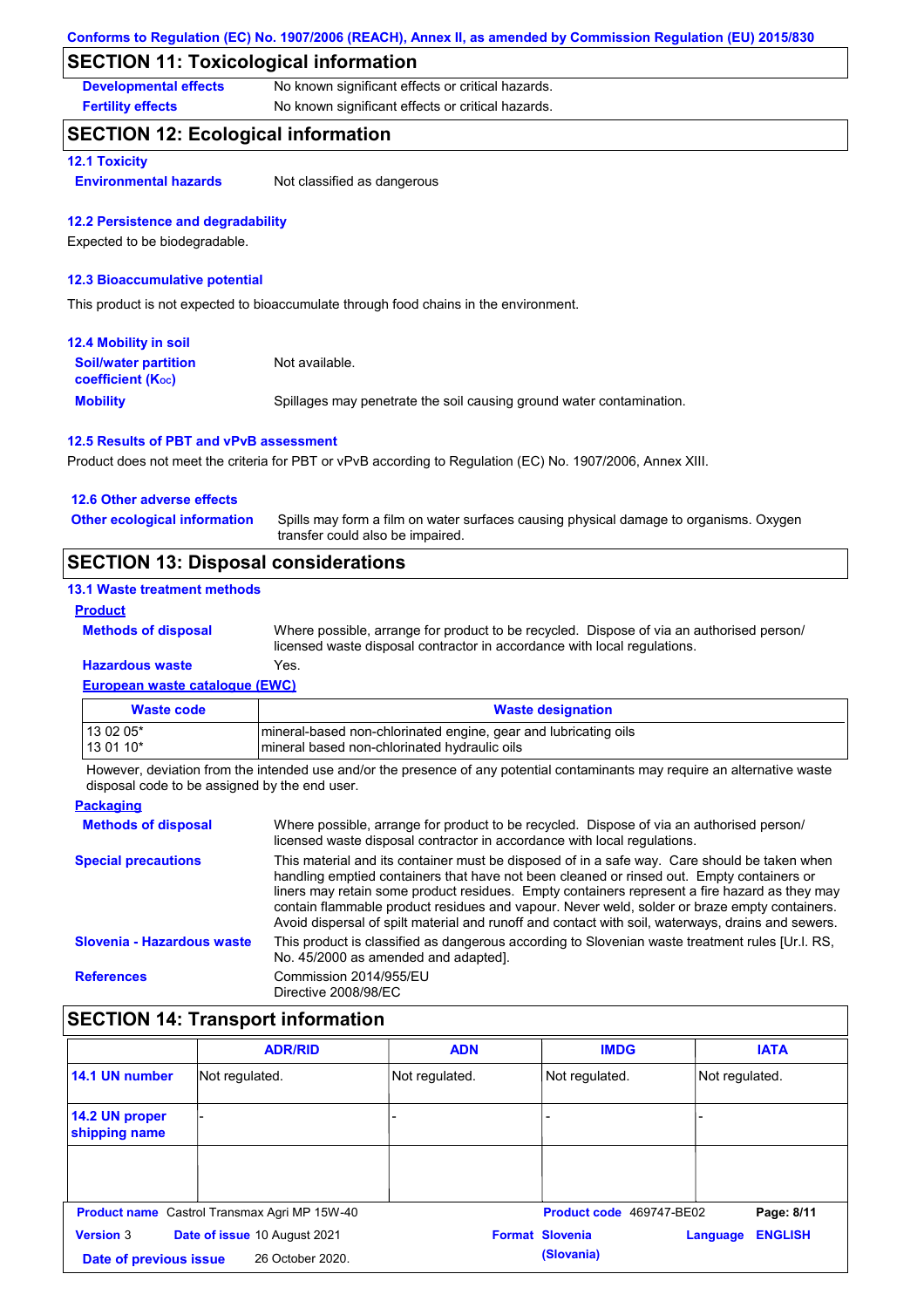|  | <b>SECTION 14: Transport information</b> |  |
|--|------------------------------------------|--|
|--|------------------------------------------|--|

| 14.3 Transport<br>hazard class(es) |     |     |     |     |  |
|------------------------------------|-----|-----|-----|-----|--|
| 14.4 Packing<br>group              |     |     |     |     |  |
| 14.5<br>Environmental<br>hazards   | No. | No. | No. | No. |  |
| <b>Additional</b><br>information   |     |     |     |     |  |

**14.6 Special precautions for user** Not available.

**14.7 Transport in bulk according to IMO instruments** Not available.

## **SECTION 15: Regulatory information**

**Other regulations REACH Status** The company, as identified in Section 1, sells this product in the EU in compliance with the current requirements of REACH. **15.1 Safety, health and environmental regulations/legislation specific for the substance or mixture EU Regulation (EC) No. 1907/2006 (REACH) Annex XIV - List of substances subject to authorisation Substances of very high concern** None of the components are listed. All components are listed or exempted. All components are listed or exempted. All components are listed or exempted. All components are listed or exempted. All components are active or exempted. All components are listed or exempted. All components are listed or exempted. **United States inventory (TSCA 8b) Australia inventory (AICS) Canada inventory China inventory (IECSC) Japan inventory (ENCS) Korea inventory (KECI) Philippines inventory (PICCS) Taiwan Chemical Substances Inventory (TCSI)** All components are listed or exempted. **Ozone depleting substances (1005/2009/EU)** Not listed. **Prior Informed Consent (PIC) (649/2012/EU)** Not listed. **Seveso Directive** This product is not controlled under the Seveso Directive. None of the components are listed. **Annex XIV EU - Water framework directive - Priority substances** None of the components are listed. **EU Regulation (EC) No. 1907/2006 (REACH) Annex XVII - Restrictions on the manufacture, placing on the market and use of certain dangerous substances, mixtures and articles** Not applicable.

| <b>Product name</b> Castrol Transmax Agri MP 15W-40 |  | Product code 469747-BE02            |  | Page: 9/11             |                         |  |
|-----------------------------------------------------|--|-------------------------------------|--|------------------------|-------------------------|--|
| <b>Version 3</b>                                    |  | <b>Date of issue 10 August 2021</b> |  | <b>Format Slovenia</b> | <b>Language ENGLISH</b> |  |
| Date of previous issue                              |  | 26 October 2020.                    |  | (Slovania)             |                         |  |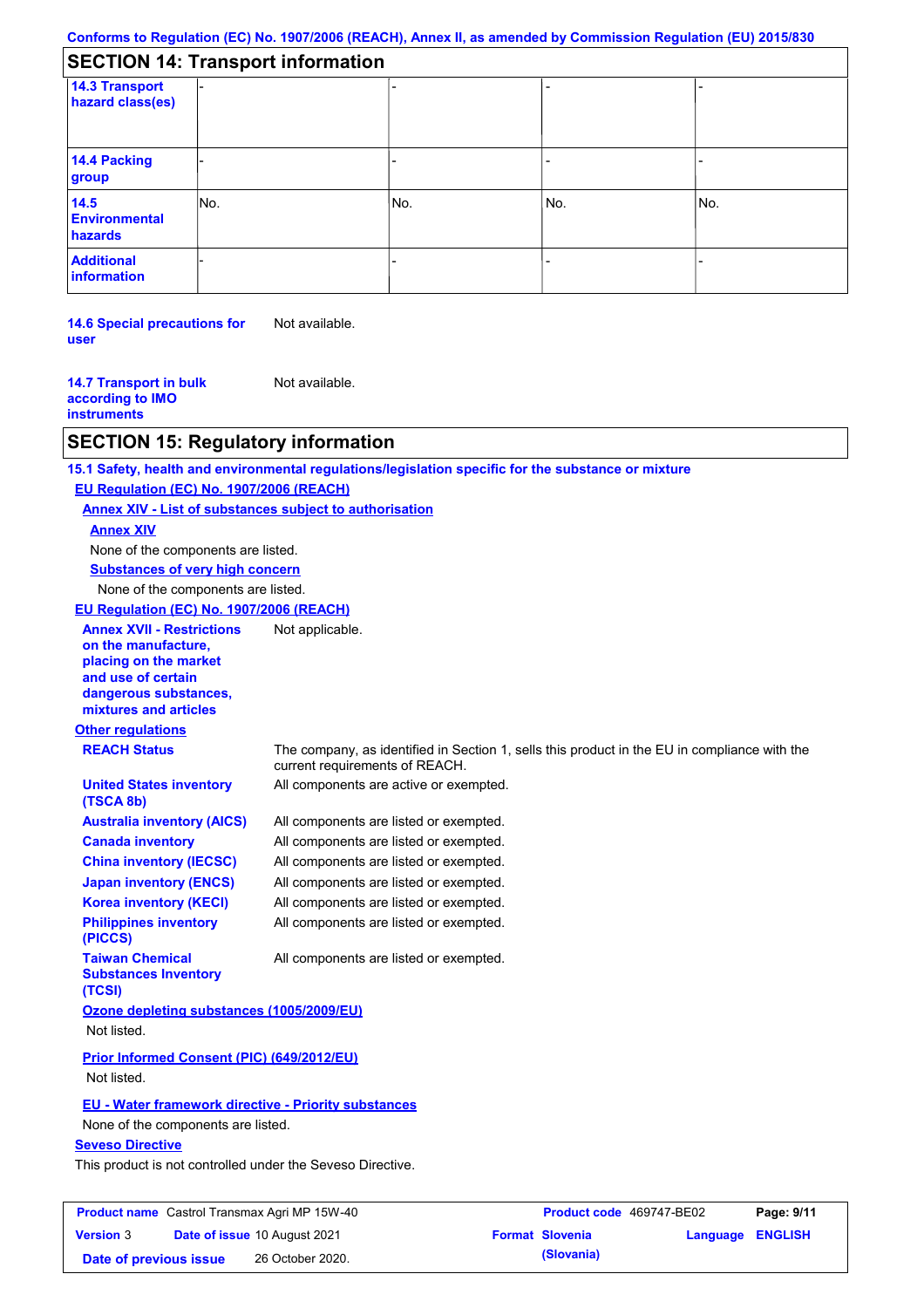# **SECTION 15: Regulatory information**

| <b>15.2 Chemical safety</b> | A Chemical Safety Assessment has been carried out for one or more of the substances within  |
|-----------------------------|---------------------------------------------------------------------------------------------|
| assessment                  | this mixture. A Chemical Safety Assessment has not been carried out for the mixture itself. |

# **SECTION 16: Other information**

| <b>Abbreviations and acronyms</b> | ADN = European Provisions concerning the International Carriage of Dangerous Goods by            |
|-----------------------------------|--------------------------------------------------------------------------------------------------|
|                                   | Inland Waterway                                                                                  |
|                                   | ADR = The European Agreement concerning the International Carriage of Dangerous Goods by         |
|                                   | Road                                                                                             |
|                                   | $ATE = Acute Toxicity Estimate$                                                                  |
|                                   | BCF = Bioconcentration Factor                                                                    |
|                                   | CAS = Chemical Abstracts Service                                                                 |
|                                   | CLP = Classification, Labelling and Packaging Regulation [Regulation (EC) No. 1272/2008]         |
|                                   | CSA = Chemical Safety Assessment                                                                 |
|                                   | CSR = Chemical Safety Report                                                                     |
|                                   | DMEL = Derived Minimal Effect Level                                                              |
|                                   | DNEL = Derived No Effect Level                                                                   |
|                                   | EINECS = European Inventory of Existing Commercial chemical Substances                           |
|                                   | ES = Exposure Scenario                                                                           |
|                                   | EUH statement = CLP-specific Hazard statement                                                    |
|                                   | EWC = European Waste Catalogue                                                                   |
|                                   | GHS = Globally Harmonized System of Classification and Labelling of Chemicals                    |
|                                   | IATA = International Air Transport Association                                                   |
|                                   | IBC = Intermediate Bulk Container                                                                |
|                                   | IMDG = International Maritime Dangerous Goods                                                    |
|                                   | LogPow = logarithm of the octanol/water partition coefficient                                    |
|                                   | MARPOL = International Convention for the Prevention of Pollution From Ships, 1973 as            |
|                                   | modified by the Protocol of 1978. ("Marpol" = marine pollution)                                  |
|                                   | OECD = Organisation for Economic Co-operation and Development                                    |
|                                   | PBT = Persistent, Bioaccumulative and Toxic                                                      |
|                                   | <b>PNEC = Predicted No Effect Concentration</b>                                                  |
|                                   | REACH = Registration, Evaluation, Authorisation and Restriction of Chemicals Regulation          |
|                                   | [Regulation (EC) No. 1907/2006]                                                                  |
|                                   | RID = The Regulations concerning the International Carriage of Dangerous Goods by Rail           |
|                                   | RRN = REACH Registration Number                                                                  |
|                                   | SADT = Self-Accelerating Decomposition Temperature                                               |
|                                   | SVHC = Substances of Very High Concern                                                           |
|                                   | STOT-RE = Specific Target Organ Toxicity - Repeated Exposure                                     |
|                                   | STOT-SE = Specific Target Organ Toxicity - Single Exposure                                       |
|                                   | TWA = Time weighted average                                                                      |
|                                   | $UN = United Nations$                                                                            |
|                                   | $UVCB = Complex\;hydrocarbon\; substance$                                                        |
|                                   | VOC = Volatile Organic Compound                                                                  |
|                                   | vPvB = Very Persistent and Very Bioaccumulative                                                  |
|                                   | Varies = may contain one or more of the following $64741-88-4$ / RRN 01-2119488706-23,           |
|                                   | 64741-89-5 / RRN 01-2119487067-30, 64741-95-3 / RRN 01-2119487081-40, 64741-96-4/ RRN            |
|                                   | 01-2119483621-38, 64742-01-4 / RRN 01-2119488707-21, 64742-44-5 / RRN                            |
|                                   | 01-2119985177-24, 64742-45-6, 64742-52-5 / RRN 01-2119467170-45, 64742-53-6 / RRN                |
|                                   | 01-2119480375-34, 64742-54-7 / RRN 01-2119484627-25, 64742-55-8 / RRN                            |
|                                   | 01-2119487077-29, 64742-56-9 / RRN 01-2119480132-48, 64742-57-0 / RRN                            |
|                                   | 01-2119489287-22, 64742-58-1, 64742-62-7 / RRN 01-2119480472-38, 64742-63-8,                     |
|                                   | 64742-65-0 / RRN 01-2119471299-27, 64742-70-7 / RRN 01-2119487080-42, 72623-85-9 /               |
|                                   | RRN 01-2119555262-43, 72623-86-0 / RRN 01-2119474878-16, 72623-87-1 / RRN                        |
|                                   | 01-2119474889-13                                                                                 |
|                                   | Procedure used to derive the classification according to Regulation (EC) No. 1272/2008 [CLP/GHS] |

| <b>Classification</b><br>Not classified.                |                                                                        | <b>Justification</b>                                                                                                                                                                 |
|---------------------------------------------------------|------------------------------------------------------------------------|--------------------------------------------------------------------------------------------------------------------------------------------------------------------------------------|
|                                                         |                                                                        |                                                                                                                                                                                      |
| <b>Full text of abbreviated H</b><br><b>statements</b>  | H304<br>H315<br>H318<br>H411                                           | May be fatal if swallowed and enters airways.<br>Causes skin irritation.<br>Causes serious eye damage.<br>Toxic to aquatic life with long lasting effects.                           |
| <b>Full text of classifications</b><br><b>[CLP/GHS]</b> | <b>Aguatic Chronic 2</b><br>Asp. Tox. 1<br>Eye Dam. 1<br>Skin Irrit. 2 | LONG-TERM (CHRONIC) AQUATIC HAZARD - Category 2<br><b>ASPIRATION HAZARD - Category 1</b><br>SERIOUS EYE DAMAGE/EYE IRRITATION - Category 1<br>SKIN CORROSION/IRRITATION - Category 2 |

### **History**

| <b>Product name</b> Castrol Transmax Agri MP 15W-40 |  | Product code 469747-BE02            |  | Page: 10/11            |                  |  |
|-----------------------------------------------------|--|-------------------------------------|--|------------------------|------------------|--|
| <b>Version 3</b>                                    |  | <b>Date of issue 10 August 2021</b> |  | <b>Format Slovenia</b> | Language ENGLISH |  |
| Date of previous issue                              |  | 26 October 2020.                    |  | (Slovania)             |                  |  |